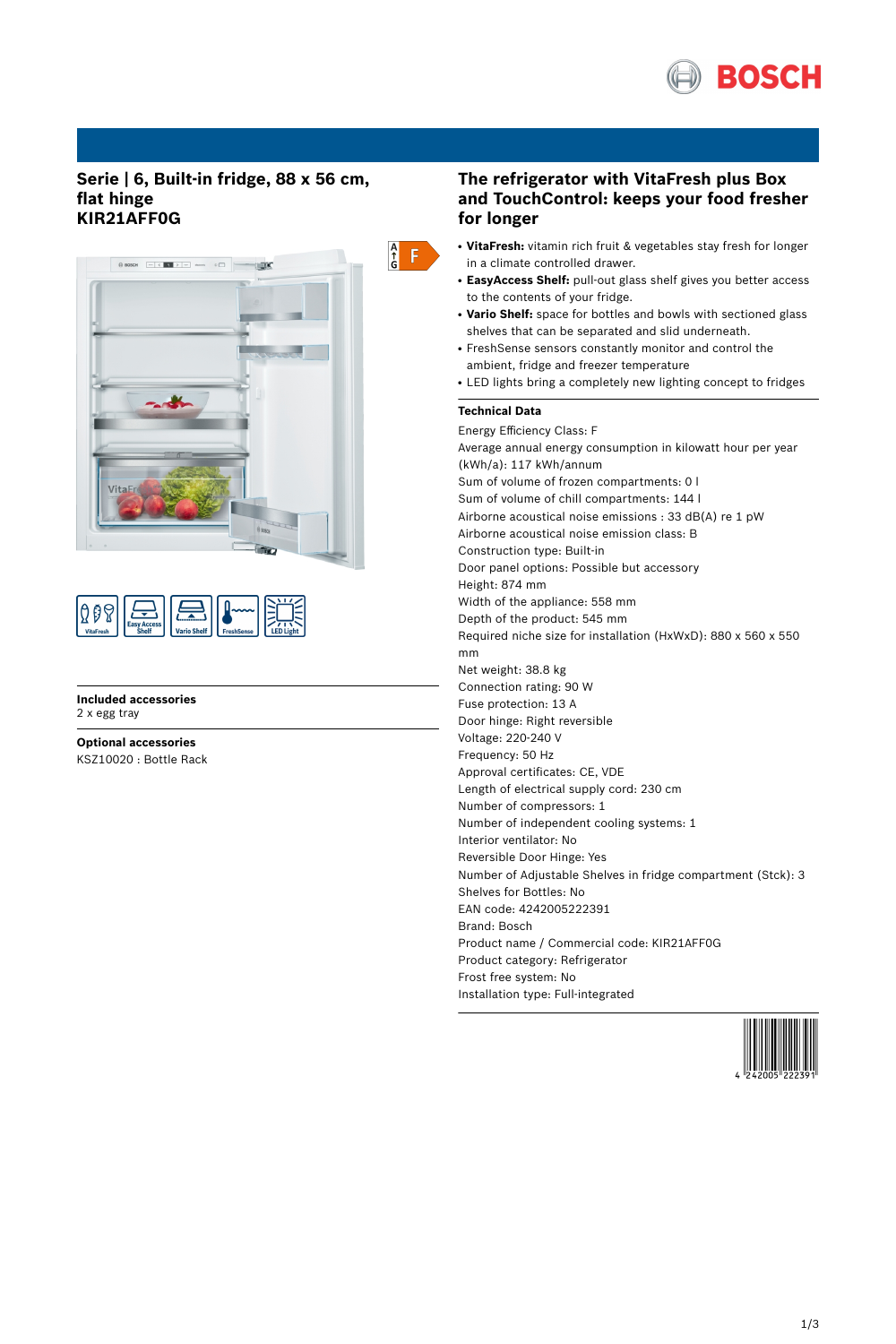

**Serie | 6, Built-in fridge, 88 x 56 cm, flat hinge KIR21AFF0G**

# **The refrigerator with VitaFresh plus Box and TouchControl: keeps your food fresher for longer**

## **Dimension and installation**

- EU19\_EEK\_D: F
- Total Volume : <sup>144</sup> <sup>l</sup>
- Net Fridge Volume : <sup>144</sup> <sup>l</sup>
- Annual Energy Consumption: <sup>117</sup> kWh/a
- Climate Class: SN-ST
- Noise Level : <sup>33</sup> dB , EU19\_Noise emission class\_D: <sup>B</sup>

### **Design features**

- SmartCool
- Fixed hinge, softClosing door: No

### **Design features**

- Bright interior LED fridge light
- Electronic LED display

#### **Dimension and installation**

- Dimensions: 87.4 cm H x 55.8 cm W x 54.5 cm D
- Niche Dimensions: <sup>88</sup> cm <sup>H</sup> <sup>x</sup> <sup>56</sup> cm <sup>W</sup> <sup>x</sup> <sup>55</sup> cm <sup>D</sup>
- Right hinged door, door reversible
- Connection value <sup>90</sup> <sup>W</sup>
- 220 240 V
- Transportation handles

#### **Key features - Fridge section**

- Automatic defrost fridge
- Super Cooling: automatic deactivation
- Optical and acoustical door open warning
- <sup>4</sup> safety glass shelves (3 height adjustable)
- <sup>3</sup> door trays, including 1x dairy compartment

### **Freshness System**

- FreshSense Constant temperature control by intelligent sensor technology
- <sup>1</sup> VitaFresh Plus drawer with humidity control. Fruit and vegetables retain vitamins and last longer.
- <sup>1</sup> VitaFresh Plus drawer with humidity control. Fruit and vegetables retain vitamins and last longer.
- Vario shelf useful storage when required
- Easy access shelf easy access and everything in sight
- bottle holder in door tray
- touch control enduring elegance pefectly under control

## **Performance and Consumption**

- Based on the results of the standard 24-hour test. Actual consumption depends on usage/position of the appliance.

## **Additional features**